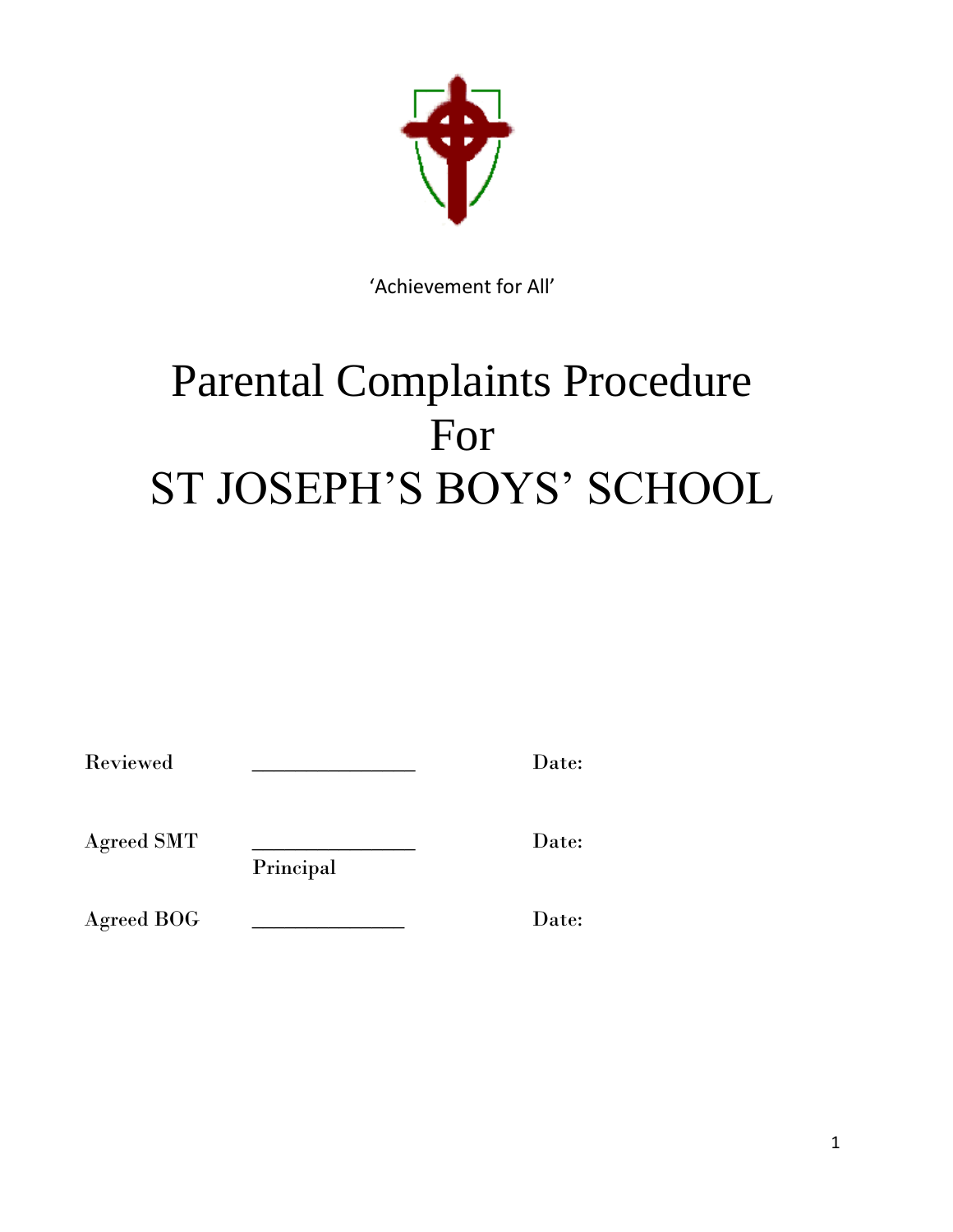# **THE COMPLAINTS PROCEDURE**

# **CONTENTS Page No.**

| 1.             | <b>Scope of Complaints Procedure</b>             | 3         |
|----------------|--------------------------------------------------|-----------|
| 2.             | <b>Aims</b>                                      | 3         |
| 3.             | <b>What to Expect Under this Procedure</b>       | 4         |
| 4.             | <b>Making a Complaint</b>                        |           |
|                | 4.1 About a Teacher other than the Principal     | $5 - 7$   |
|                | 4.2 About a Member of the School's Support Staff | $9-10$    |
|                | <b>4.3 About the Principal</b>                   | $12 - 13$ |
| 5.             | <b>Frivolous or Vexatious Complaints</b>         | 14        |
| 6.             | <b>Record Keeping</b>                            | 14        |
| <b>Annex 1</b> | <b>Appeals Process</b>                           | 15        |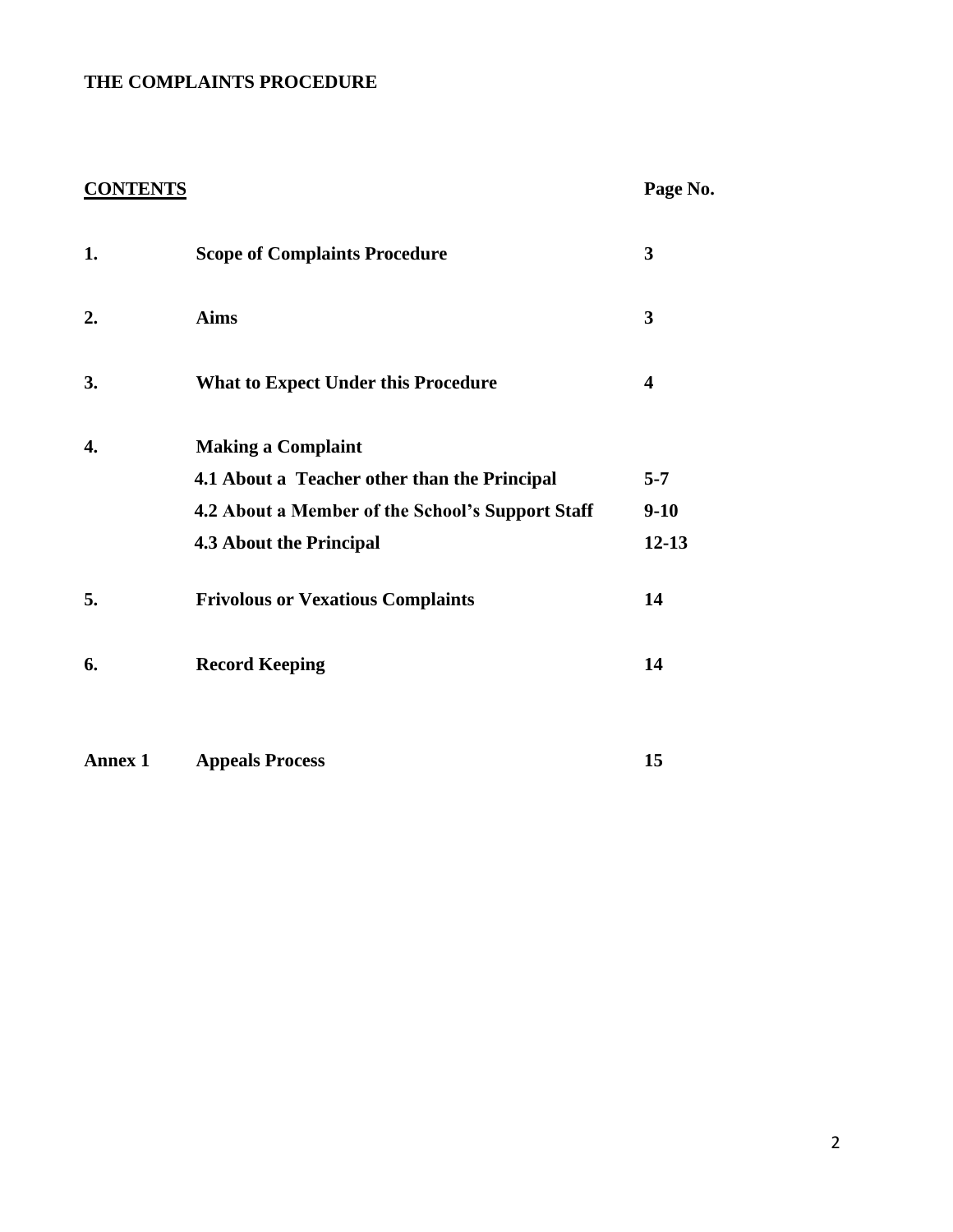#### **THE COMPLAINTS PROCEDURE**

# **ST JOSEPH'S BOYS' SCHOOL**

#### **1. SCOPE OF COMPLAINTS PROCEDURE**

**The Board of Governors together with the Principal set the direction and tone of the school in all that they do and are committed to working with parents in the best interests of their children's education. The purpose of the Complaints Procedure is to address complaints raised by parents/guardians.** 

- **1.1** The procedure covers all matters relating to the actions of staff employed in the school and the application of school procedures, where they affect individual pupils. However, school staff, and the Board of Governors recognise the difference between a concern and a complaint. Taking informal concerns seriously at the earliest possible stage will reduce the numbers that develop into formal complaints.
- **1.2 Where it becomes evident at an early stage that a matter should be dealt with according to other established procedures or appeals mechanisms, this Complaints Procedure will be set aside in favour of the agreed procedure such as Child Protection, Special Education, Admissions, Suspensions and Expulsions, Grievance, Discipline, Bullying and Harassment or the Unsatisfactory Teaching Procedure.**
- **1.3** The school will not investigate anonymous complaints, unless deemed by the school to be of a serious nature. Anonymous complaints may be investigated where they relate to alleged Child Protection matters or alleged financial impropriety. This will be at the discretion of the school.

# **2. AIMS**

- **2.1** In operating this Complaints Procedure we aim to:
	- ➢ encourage resolution of problems by informal means wherever possible;
	- $\triangleright$  allow swift handling of a complaint within established time-limits for action;
	- $\triangleright$  keep people informed of progress;<br> $\triangleright$  ensure a full and fair investigation;
	- ensure a full and fair investigation;
	- $\triangleright$  have due regard for the rights and responsibilities of all parties involved;<br>  $\triangleright$
	- respect confidentiality;
	- ➢ fully address all aspects of a complaint and provide an effective response and appropriate redress, where necessary; and
	- ➢ in the interest of continuous improvement, provide relevant information to the School's Senior Management Team and Board of Governors.
- **2.2** This Procedure is designed to be:
	- $\triangleright$  easily accessible and publicised;<br> $\triangleright$  simple to understand and use;
	- simple to understand and use;
	- $\triangleright$  impartial; and
	- ➢ non-adversarial.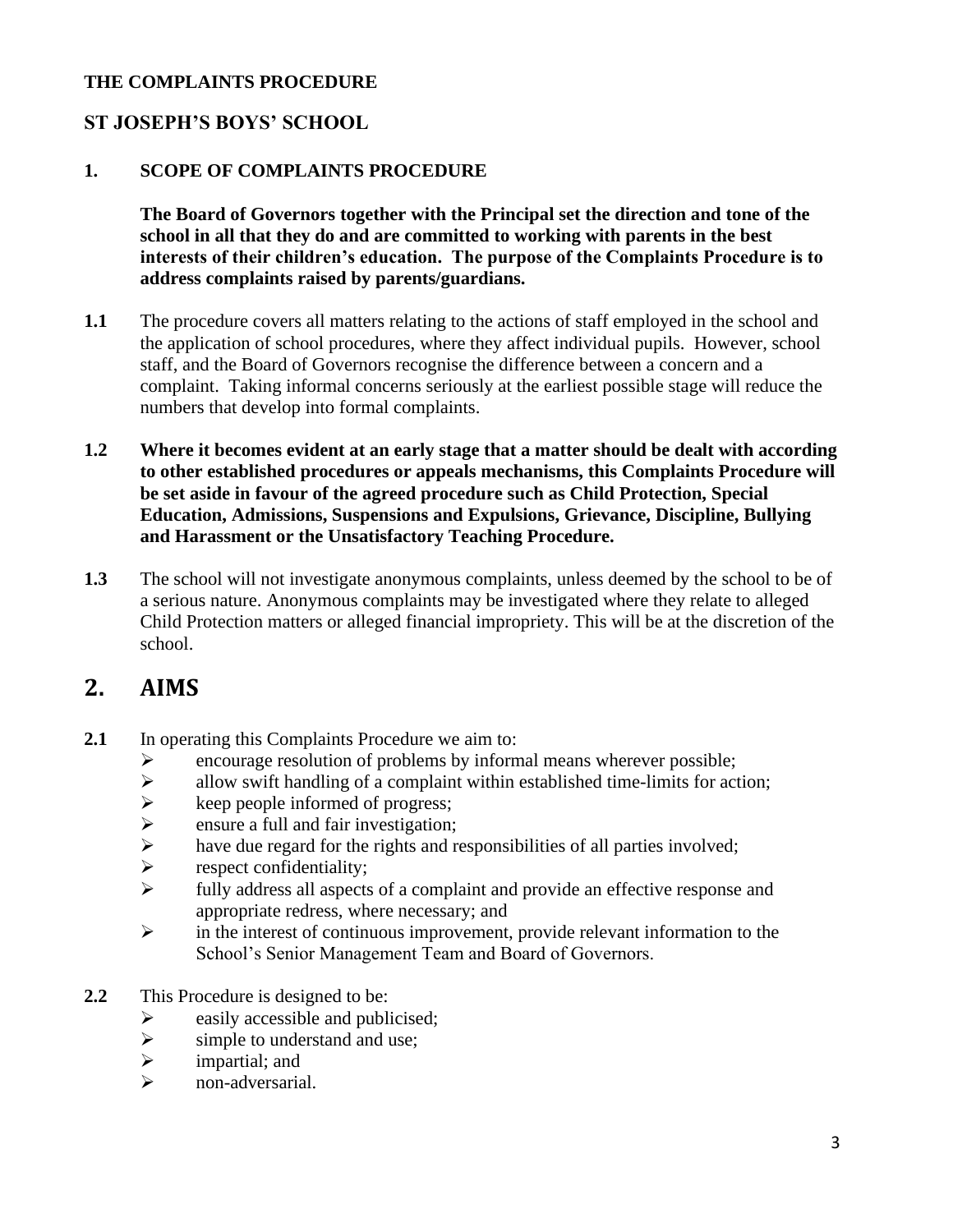A copy of this Procedure is available on the school's website or is available from the school on request.

These procedures do not replace or supplement other established procedures and/or appeals mechanisms in such areas as Child Protection, Special Education, Admissions, Suspensions and Expulsions etc.

In addition, where it becomes evident at an early stage that the nature of your complaint may give rise to future disciplinary action, these procedures will be set aside in favour of other established Disciplinary Procedures.

We are not able to deal with anonymous complaints and therefore these procedures do not provide for a resolution of anonymous complaints except for the referral of child protection concerns to the appropriate Child Protection Procedures and Guidelines.

#### **3. WHAT TO EXPECT UNDER THIS PROCEDURE**

#### **3.1 Your rights as a person making a complaint**

In dealing with your complaint we will ensure that you receive:

- ➢ fair treatment;
- ➢ courtesy;
- $\triangleright$  a timely response;
- ➢ accurate advice;
- $\triangleright$  respect for your privacy complaints will be treated as confidentially as possible allowing for the possibility that we may have to consult with other appropriate parties about your complaint; and
- $\triangleright$  reasons for our decisions.

Where the complaint is upheld we will acknowledge this and address the complaint you have raised. If, after investigation, it is judged there are no grounds for your complaint, you will be advised accordingly.

#### **3.2 Your responsibilities as a person making a complaint**

In making your complaint we would expect that you:

- $\triangleright$  raise issues in a timely manner;
- $\triangleright$  treat our staff with respect and courtesy;
- ➢ provide accurate and concise information in relation to the issues you raise; and
- $\triangleright$  use these procedures fully and engage with them at the appropriate levels.

In addition, we would expect that you have reasonable grounds for making a complaint and are not seeking to invoke these or other procedures as a means of dealing with issues that are more appropriately dealt with in other ways.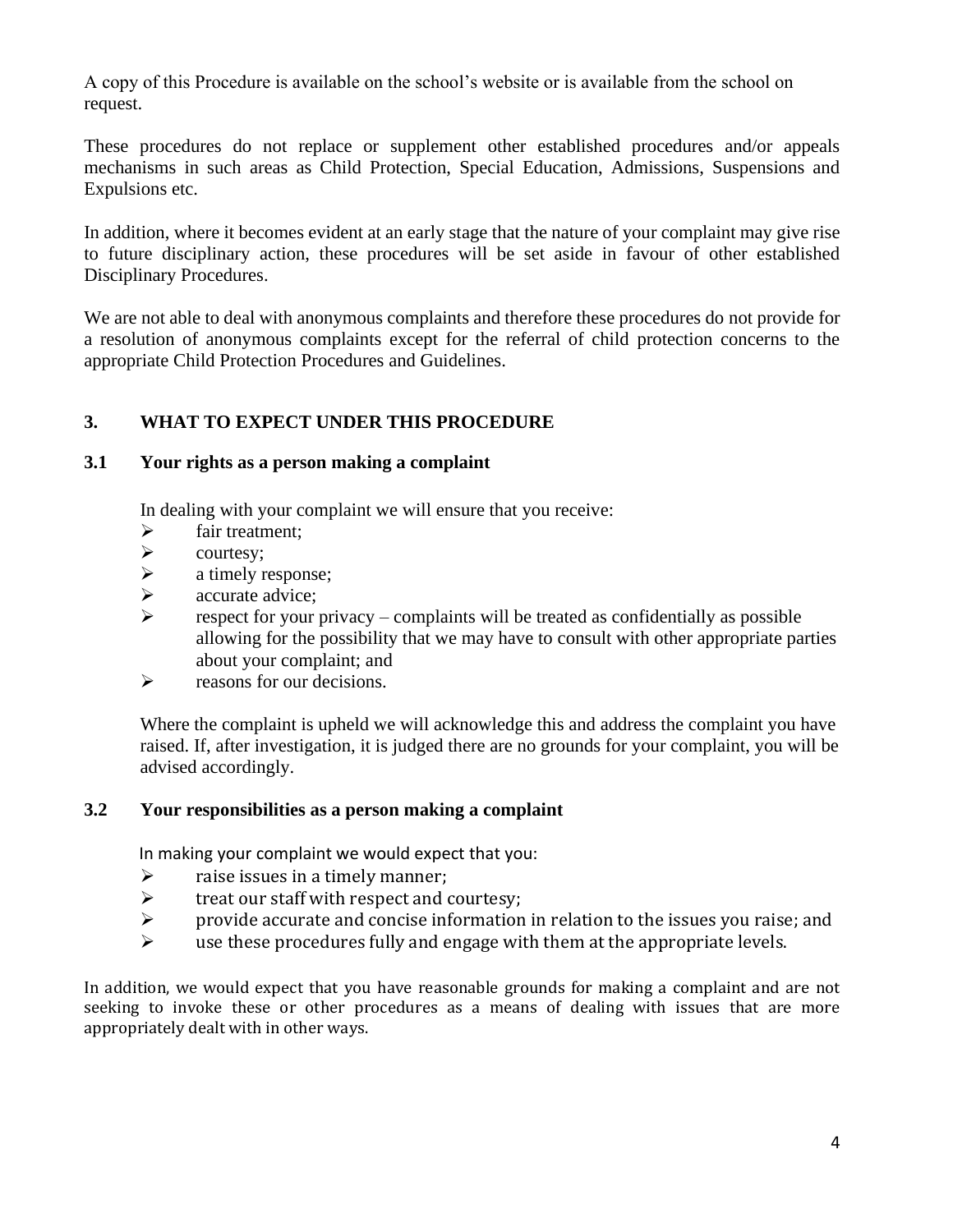#### **3.3 Rights of parties involved during the investigation**

The process is non-adversarial and does not provide a role for any other statutory or nonstatutory body.

#### **Complainant**

Where a meeting is arranged the complainant may be accompanied by another person where it is accepted, by the Board of Governors and the Principal, that this will assist the investigation and resolution of the complaint.

#### **Staff**

Staff may seek the advice and support from their professional body or Trade Union and may also be accompanied by another person to meetings where it is accepted, by the Board of Governors and the Principal, that this will assist the investigation and resolution of the complaint.

A member of staff who is the subject of a complaint will be provided with full details of any allegations made against him/her before being required to respond to the matters raised. In many occasions this may be best achieved by providing the member of staff with a copy of the letter. However, the views of the complainant will be sought before doing so.

#### **Legal Representation**

Legal representation, or representation by a person, or persons acting in a professional capacity **is not** permitted within this Procedure.

This Procedure does not take away from the statutory rights of any of the participants.

#### **3.4 Where the complainant is a Governor**

Where the complainant is a member of the Board of Governors, s/he will play no part in the management, or appeal, of the complaint as set out in this Procedure.

# **4. MAKING A COMPLAINT**

# **4.1 Complaint about a Teacher (other than the Principal)**

#### **4.1.1 Informal Stage**

# **Step 1 - Speaking with Teacher**

In the first instance, a complaint should normally be raised verbally with the teacher concerned, so that s/he may have an opportunity to address the issue(s). **Please observe the school's existing protocols for arranging and conducting such meetings and follow the school's policy with respect to access to members of staff.** 

This approach will not prevent you from choosing to enter the formal process at a later stage, if you believe that to be an appropriate course of action.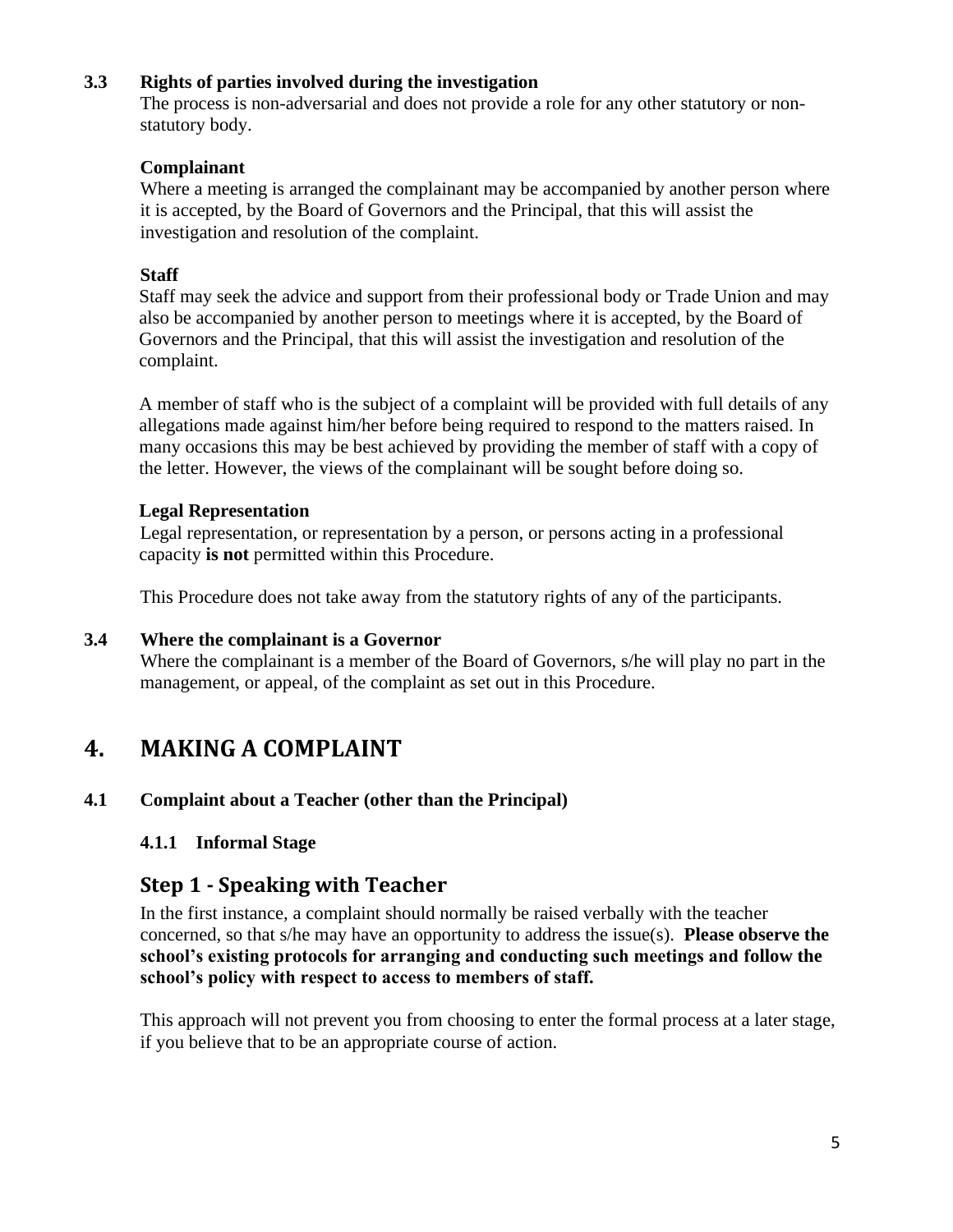# **Step 2 - Speaking with the Principal**

If your complaint remains unresolved following Step 1, you should arrange a meeting with the Principal to discuss the issue(s). In some circumstances the Principal may not be able to deal effectively with your complaint immediately, and s/he may require some time to investigate and respond. If further time is required you will be informed of the timescale and the likely date by which the Principal will respond.

## **4.1.2 Formal Stage**

# **Step 3- Writing to the Principal**

Sometimes it will not be possible for you to have your complaint resolved through the informal processes proposed at Steps 1 and 2, or indeed it might be more appropriate to initiate the procedures at Step 3. You should write to the Principal, and state the grounds for your complaint, as concisely as possible, addressing specifically the issue(s) that are of concern to you.

You will receive a written acknowledgement of your letter within ten working days. This will confirm that your letter has been received, and either:

- $\triangleright$  provide a response to the issue(s) you raised; or
- ➢ state that your complaint is being investigated and indicate when you can expect a response to be issued (normally a maximum of 20 working days from the date on which your letter was received). The investigation may require you to meet the Principal and due notification will be given of such meetings. The Principal may also talk to the parties relevant to the complaint.

# **Step 4 - Writing to Chairperson of the Board of Governors**

If you believe that your complaint has not been dealt with in a satisfactory manner following the completion of Steps 1, 2 and 3, you should write to the Chairperson of the Board of Governors, including, if applicable, copies of the original correspondence relating to Step 3. The Chairperson will be responsible for referring your complaint to a Complaints Sub-Committee of the Board of Governors, which will investigate and respond to your complaint. The Complaints Sub-Committee will have a minimum of three voting members.

Your written complaint should be as concise as possible and address specifically the issue(s) that are of concern to you. You will receive a written acknowledgement of your letter within ten working days. This will confirm that your letter has been received, and either:

- $\triangleright$  provide a response to the issue(s) you raised; or
- ➢ state that your complaint is being fully investigated and indicate when you can expect a response to be issued (normally a maximum of 25 working days from the date on which your written complaint was received).

The investigation may require you to meet the Complaints Sub-Committee of the Board of Governors and due notification will be given of such meetings. The Complaints Sub-Committee of the Board of Governors may also talk to the parties relevant to the complaint.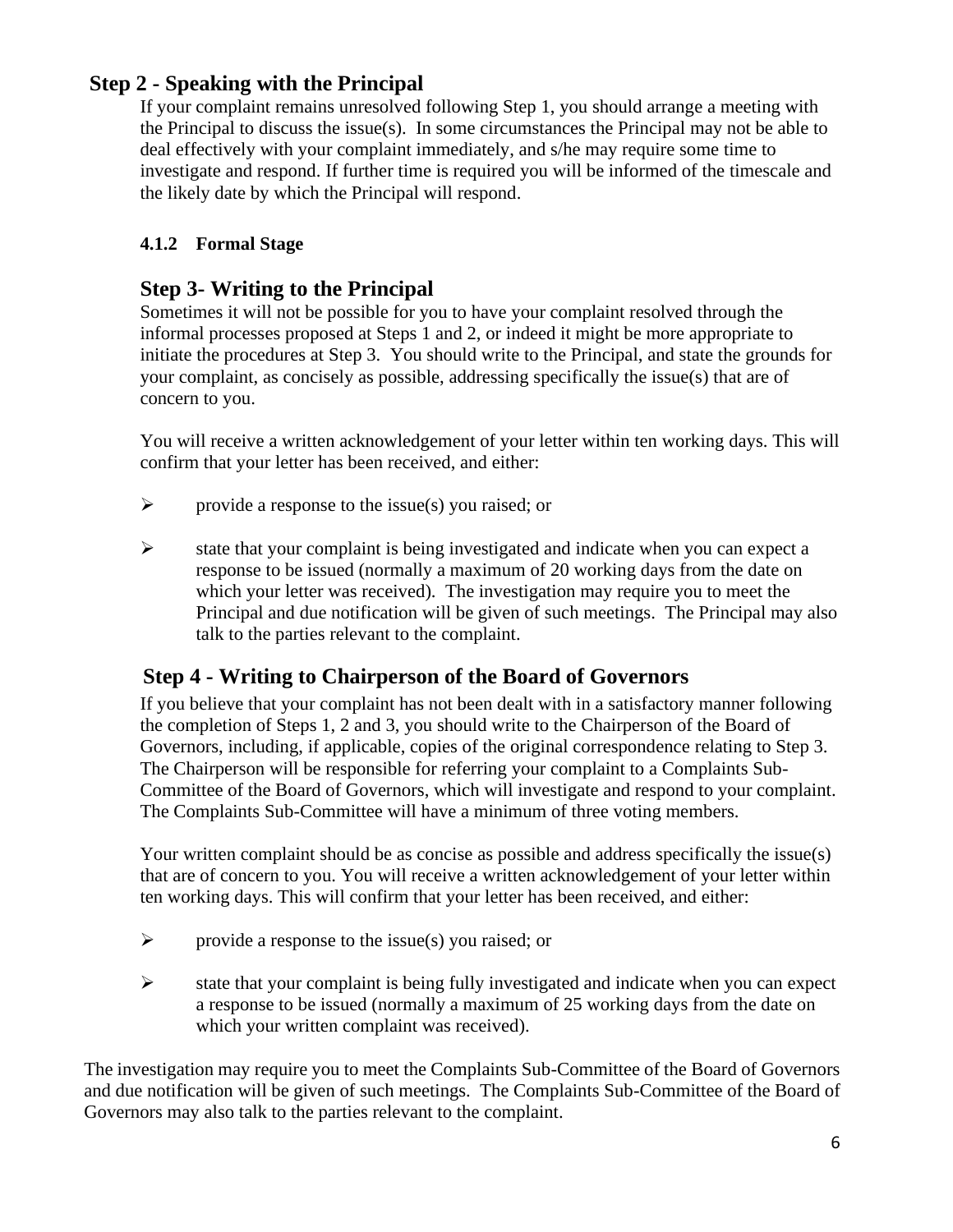# **Step 5 - Appeals Process**

If you are dissatisfied with the decision of the Sub-Committee of the Board of Governors, you may appeal the decision to the Chairperson of the Board of Governors. This procedure is outlined in **Annex 1 on Page 15.**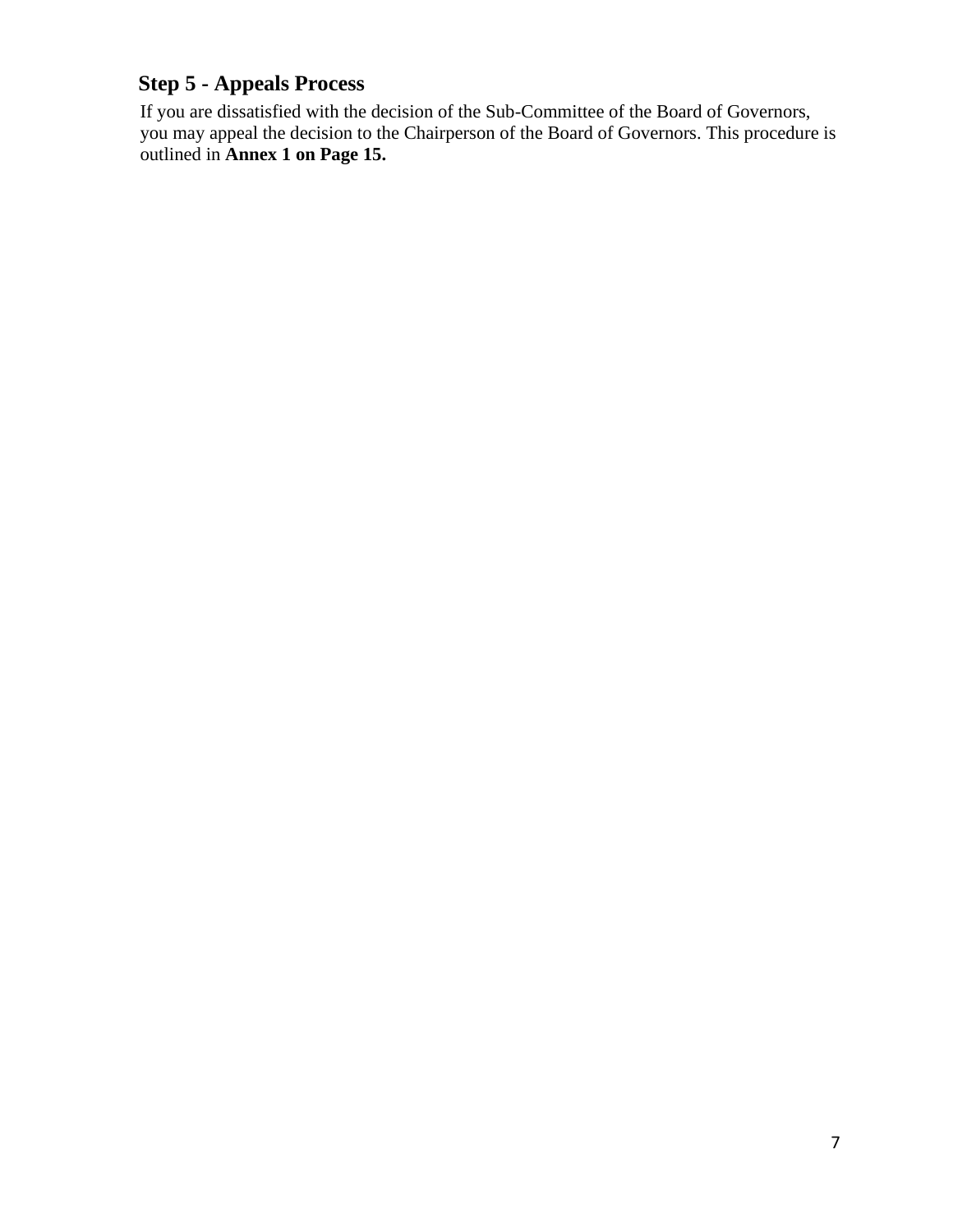#### Making a complaint about a Teacher (other than the Principal) **(with timescales for responses).**

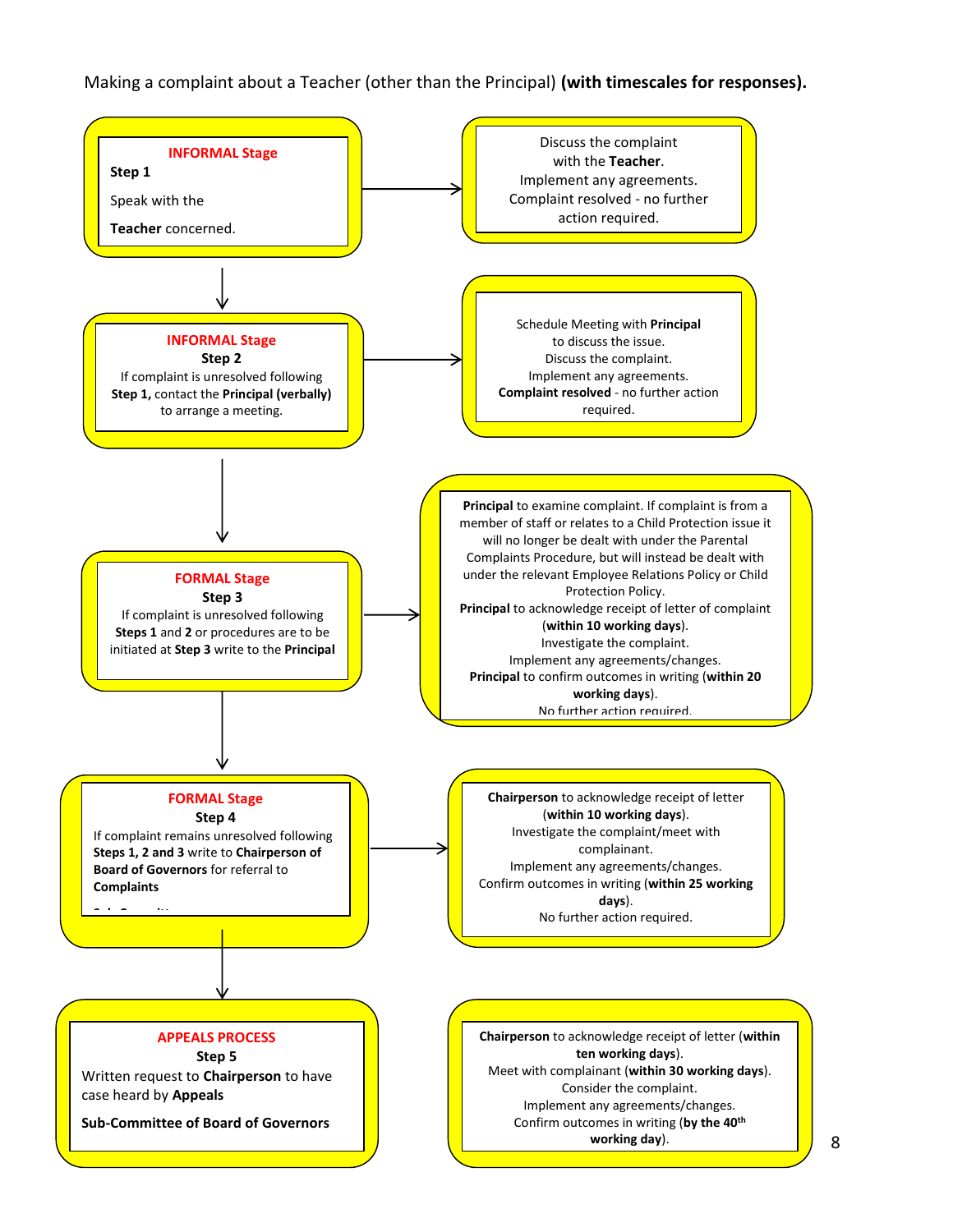#### **4.2 Complaint about a member of the School's Support Staff**

#### **4.2.1 Informal stage**

### **Step 1- Raising verbally with the Principal**

A complaint concerning a member of the school's support staff should be raised verbally with the Principal. A meeting should be arranged with the Principal to discuss the issue(s). In some circumstances, the Principal may not be able to deal effectively with your complaint immediately and s/he may require some time to investigate and respond. If further time is required, you will be informed of the timescale and the likely date by which the Principal will respond.

#### **4.2.2 Formal Stage**

# **Step 2- Writing to the Principal**

Sometimes it will not be possible for you to have your complaint resolved through the informal processes proposed at Step 1 or it might be more appropriate to initiate the procedures formally. You should write to the Principal, and state the grounds for your complaint as concisely as possible addressing specifically the issue(s) that are of concern to you.

You will receive a written acknowledgement of your letter within ten working days. This will confirm that your letter has been received, and either:

- $\triangleright$  provide a response to the issue(s) you raised; or
- $\triangleright$  state that your complaint is being investigated and indicate when you can expect a response to be issued (normally a maximum of 20 working days from the date on which your letter was received). The investigation may require you to meet the Principal and due notification will be given of such meetings. The Principal may also talk to the parties relevant to the complaint.

# **Step 3 - Writing to Chairperson of the Board of Governors**

If you believe that your complaint has not been dealt with in a satisfactory manner following the completion of Steps 1, and 2 you should write to the Chairperson of the Board of Governors, including, if applicable, copies of the original correspondence relating to Step 2. The Chairperson will be responsible for referring your complaint to a Complaints Sub-Committee of the Board of Governors, which will investigate and respond to your complaint. The Complaints Sub-Committee will have a minimum of three voting members.

Your written complaint should be as concise as possible and address specifically the issue(s) that are of concern to you. You will receive a written acknowledgement of your letter within ten working days. This will confirm that your letter has been received, and either:

 $\triangleright$  provide a response to the issue(s) you raised; or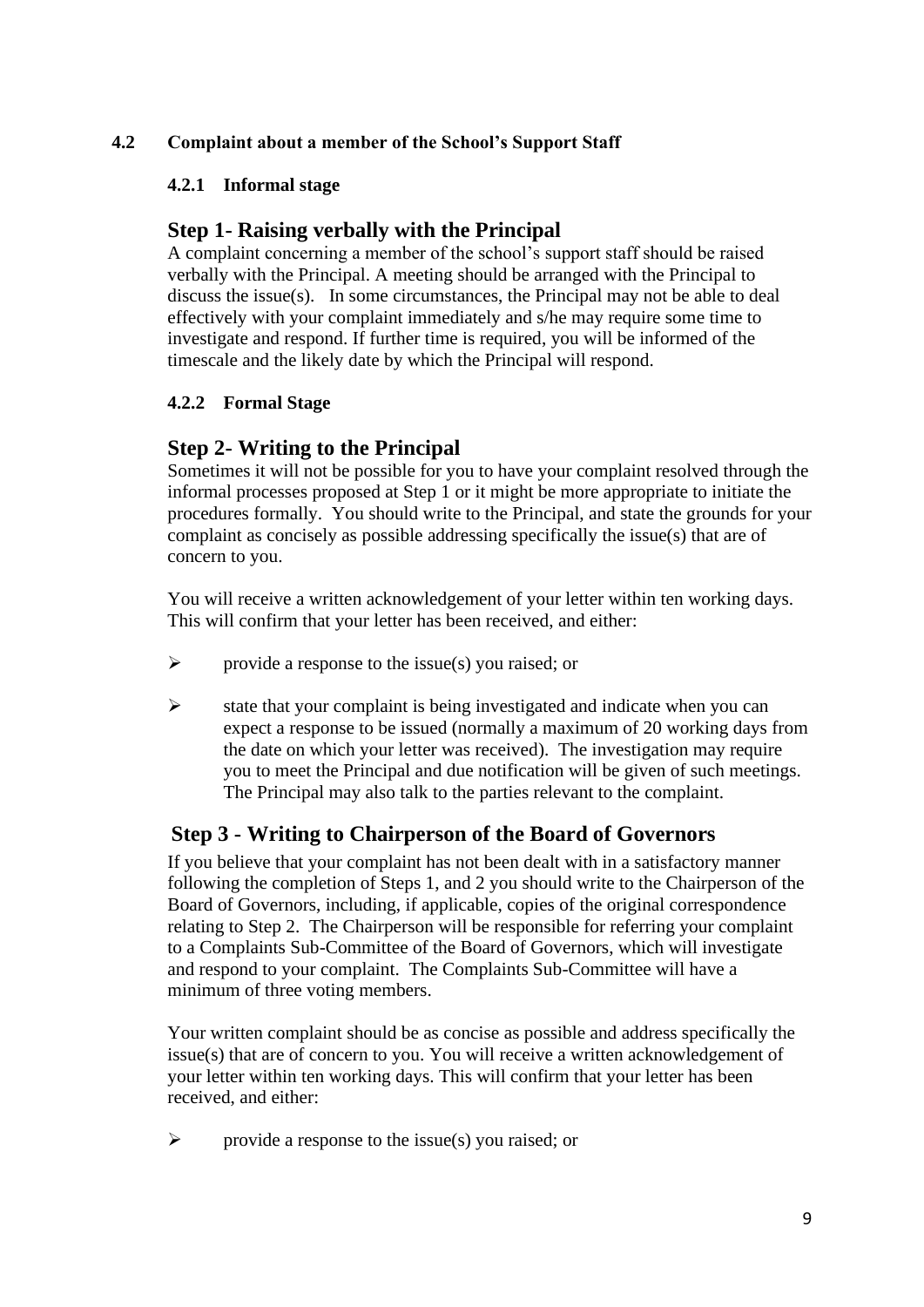➢ state that your complaint is being fully investigated and indicate when you can expect a response to be issued (normally a maximum of 25 working days from the date on which your written complaint was received).

The investigation may require you to meet the Complaints Sub-Committee of the Board of Governors and due notification will be given of such meetings. The Complaints Sub-Committee of the Board of Governors may also talk to the parties relevant to the complaint.

#### **Step 4- Appeals Process**

If you are dissatisfied with the decision of the Sub-Committee of the Board of Governors, you may appeal the decision to the Chairperson of the Board of Governors. This procedure is outlined in **Annex 1 on Page 15**.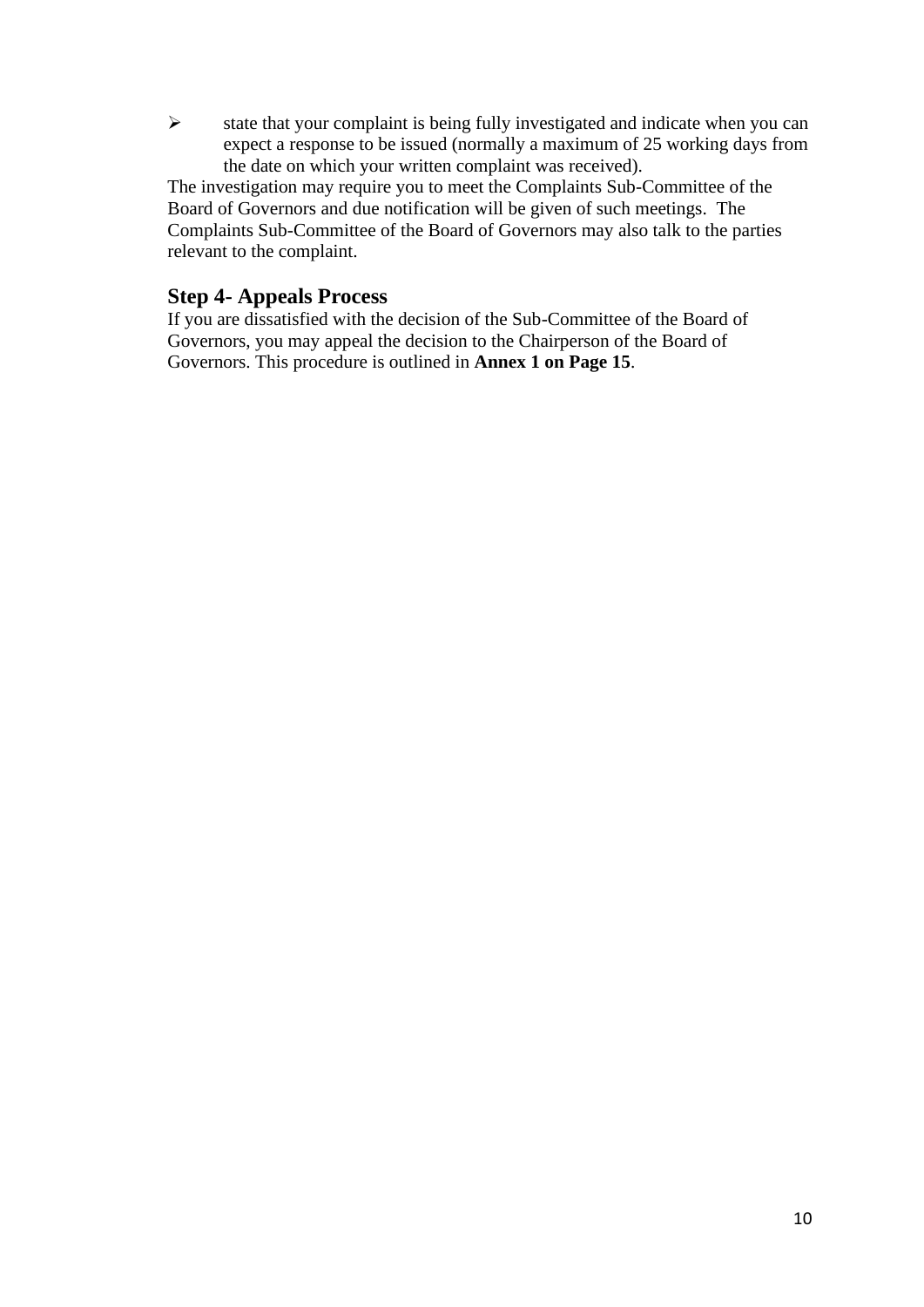Making a complaint about a member of the school's support staff **(with timescales for responses).**

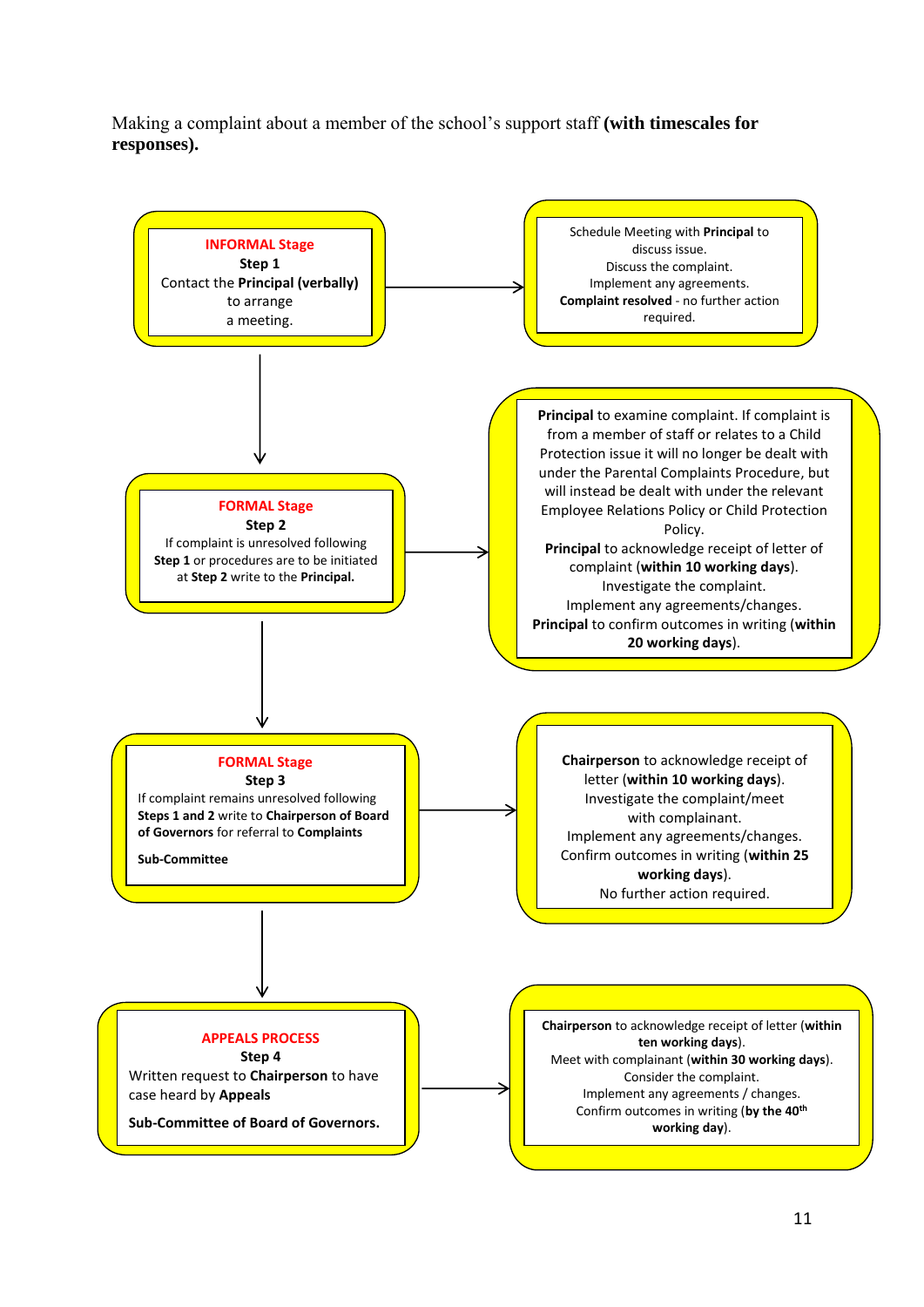#### **4.3 Complaint about the Principal**

**Where a complaint relates to the Principal the matter will be dealt with formally by the Board of Governors.**

#### **4.3.1 Formal Stage**

# **Step 1 - Writing to Chairperson of the Board of Governors**

Where a complaint relates to the Principal you should write to the Chair of the Board of Governors, stating the grounds for your complaint as concisely as possible. The Chairperson will be responsible for referring your complaint to a Complaints Sub-Committee of the Board of Governors, which will investigate and respond to your complaint. The Complaints Sub-Committee will have a minimum of three voting members. You will receive a written acknowledgement of your letter within ten working days. This will confirm that your letter has been received, and either:

- $\triangleright$  provide a response to the issue(s) you raised; or
- $\triangleright$  state that your complaint is being fully investigated and indicate when you can expect a response to be issued (normally a maximum of 25 working days from the date on which your written complaint was received).

#### **Step 2 - Appeals Process**

If you are dissatisfied with the decision of the Sub-Committee of the Board of Governors, you may appeal the decision to the Chairperson of the Board of Governors. This procedure is outlined in **Annex 1 on page 15.**

As from April 2017, the Board of Governors of the school must now inform camplainants they can make a complaint to the NI. Public Services Ombudsman under statutory legislation Public Services Ombudsman Act NI (2016). ( **See appendix 1 for contact details** ) when the inernal complaints process has been completed/ exhausted. The school will provide to the complainant a written notice which must state:

- The internal complaints process has been exhausted.
- That the complainant may refer the matter to the Ombudsman if he/ she remains dissatisfied with the school's response.
- The time limit for making such a referral.
- How to contact NIPSO.

The school must inform complainant within two weeks of the day on which the internal complaints process has been exhausted.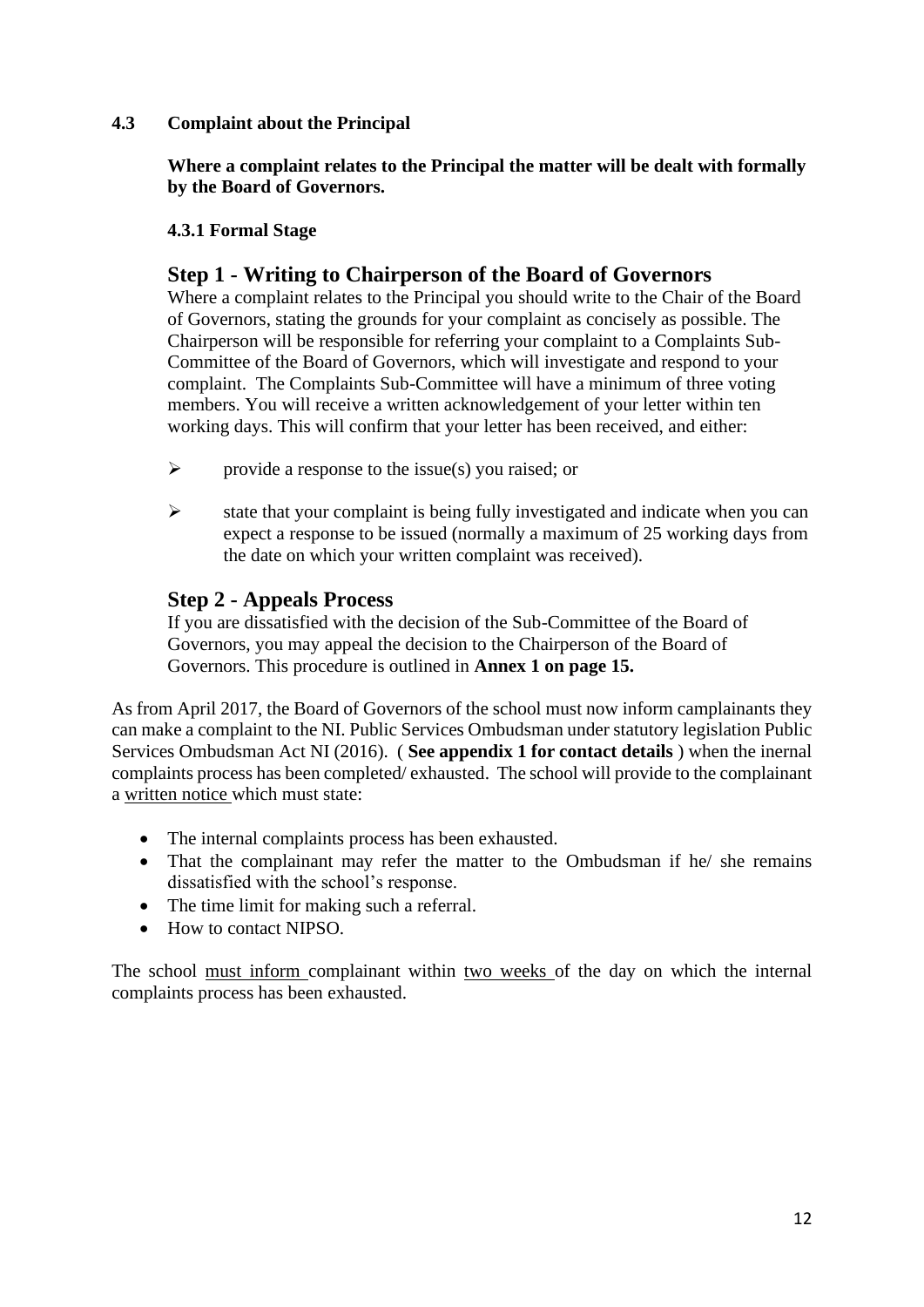Making a complaint about the Principal **(with timescales for responses).**

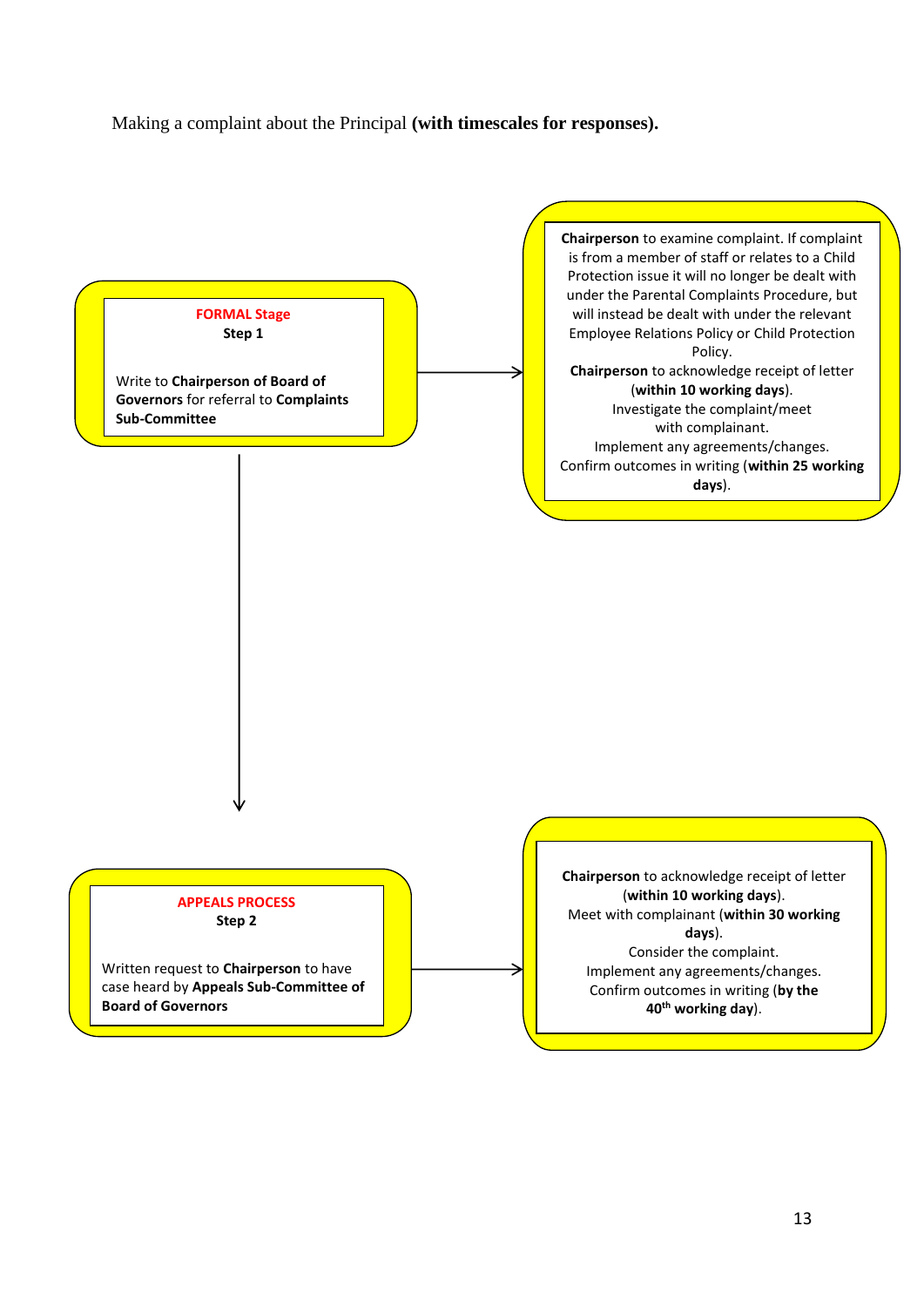# **FRIVOLOUS OR VEXATIOUS COMPLAINTS**

Where the Board of Governors considers the actions of a parent/group of parents to constitute a frivolous or vexatious complaint, it will seek advice from the relevant employing authority in order to protect staff from further such actions.

# Record Keeping

The School Principal shall maintain a record of all correspondence, conversations and meetings concerning your complaint. These records shall be held confidentially in the school and shall be kept apart from pupil records. All such records will be destroyed **three years after the date of the last correspondence on the issue.**

Our responses will be in plain English and we will attempt to address all the points and issues raised.

If you do not respond within a reasonable time to the outcome of an investigation into your comment / complaint we will assume that you are satisfied and do not require us to take further action.

# Monitoring and Review of Policy

This policy will be reviewed biannually with appropriate consultation and presented to Board of Governors as required.

SMT & PRINCIPAL \_\_\_\_\_\_\_\_\_\_\_\_\_\_\_\_\_\_\_\_\_\_\_

BOG Chairman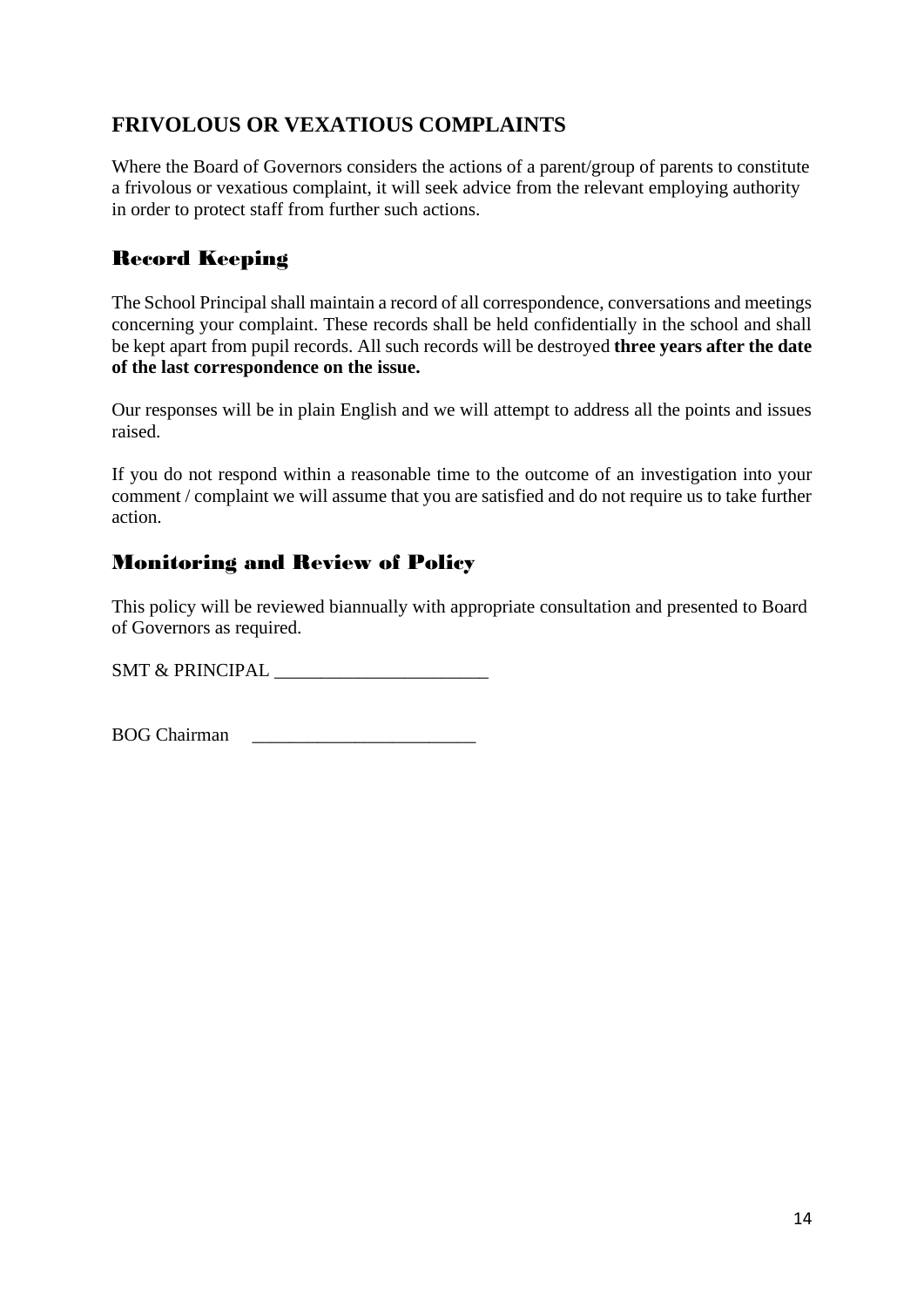# **ANNEX I**

# **APPEALS PROCESS – APPEALS SUB-COMMITTEE OF THE BOARD OF GOVERNORS**

If you are dissatisfied with the decision of the Sub-Committee of the Board of Governors, you may write to the Chairperson of the Board of Governors within ten working days of receiving written feedback from the Complaints Sub-Committee, appealing their decision.

The Chairperson will be responsible for establishing an Appeals Sub-Committee comprising of at least three members of the Board of Governors who were not involved in the original investigation. You will be invited to a meeting of the Appeals Sub-Committee where your appeal will be heard.

You will receive a written acknowledgement of your letter within ten working days. This will confirm that your letter has been received and provide you with the date and time of the meeting with the Appeals Sub-Committee at which you will have an opportunity to explain the grounds for your appeal. This meeting will normally take place within 30 working days of your appeal request having been received.

Within ten working days of this meeting, you should expect a final written response. This will indicate the Governors' findings, their recommendations and the reasons supporting their decisions.

The decision of the Appeals Sub-Committee is final. At the end of the process the Chairperson will inform you, in writing, that the Complaints Procedure has been exhausted and that the matter is considered closed.

If following this you feel the school complaints procedure has been maladministrered you can refer the matter to the office of the Northern Ireland Public Services Ombudsman (NIPSO)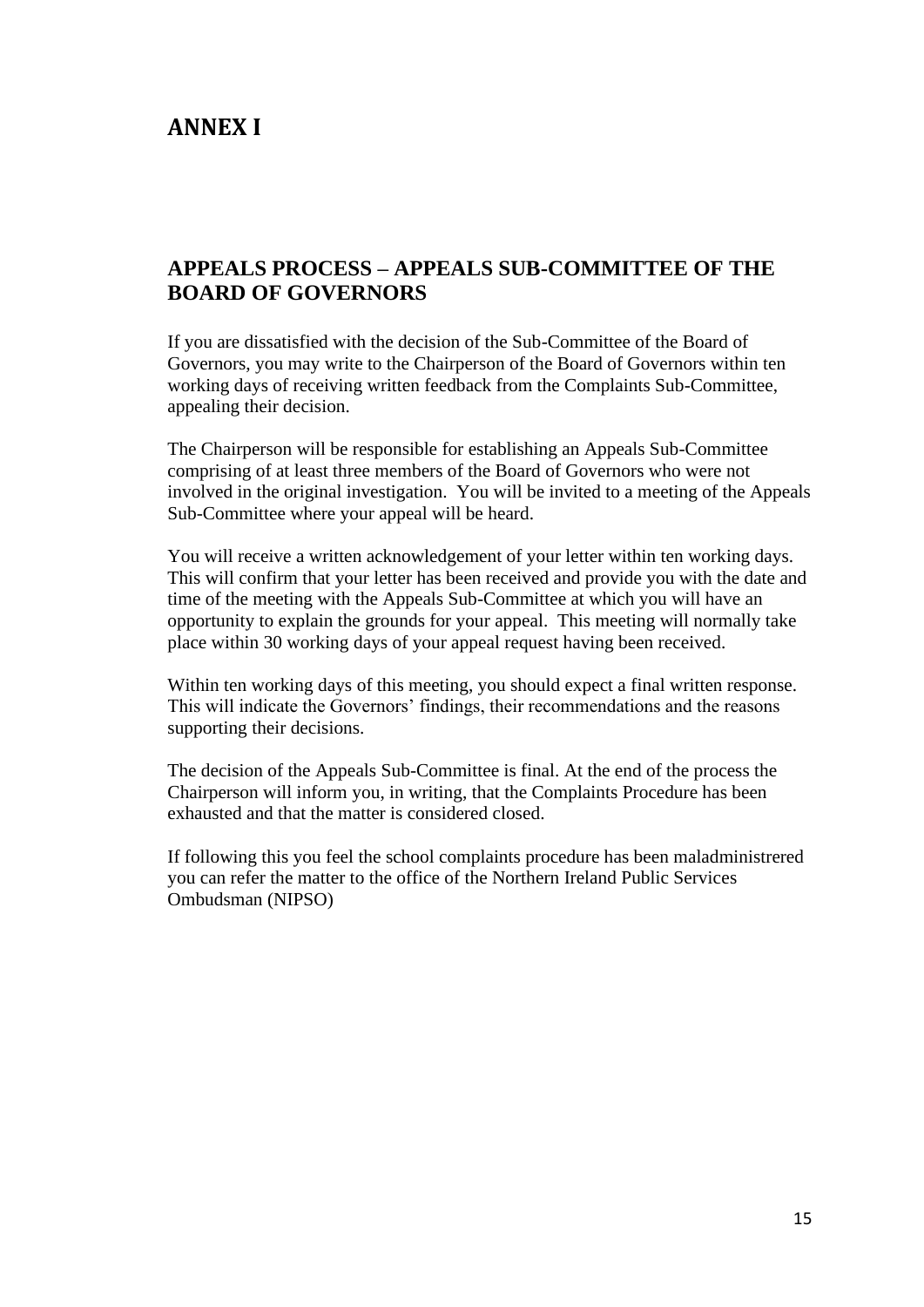# **Appendix 1**

**The full text of the Public Services Ombudsman Act (Northern Ireland) 2016 can be Accessed at [www.legislation.gov.uk/nia/2016/4/enacted](http://www.legislation.gov.uk/nia/2016/4/enacted)**

Contact details

**Northern Ireland Public Services Ombudsman Prgressive House 33 Wellington Place BELFAST BT1 6HN Freepost: Freepost NIPSO**

**Telephone: 028 9023 3821 or Freephone: 0800 30 34 24**

**Text Phone 028 9089 7789**

**Email:** [nipso@nipso.org.uk](mailto:nipso@nipso.org.uk) **Website:** [www.nipso.org.uk](http://www.nipso.org.uk/)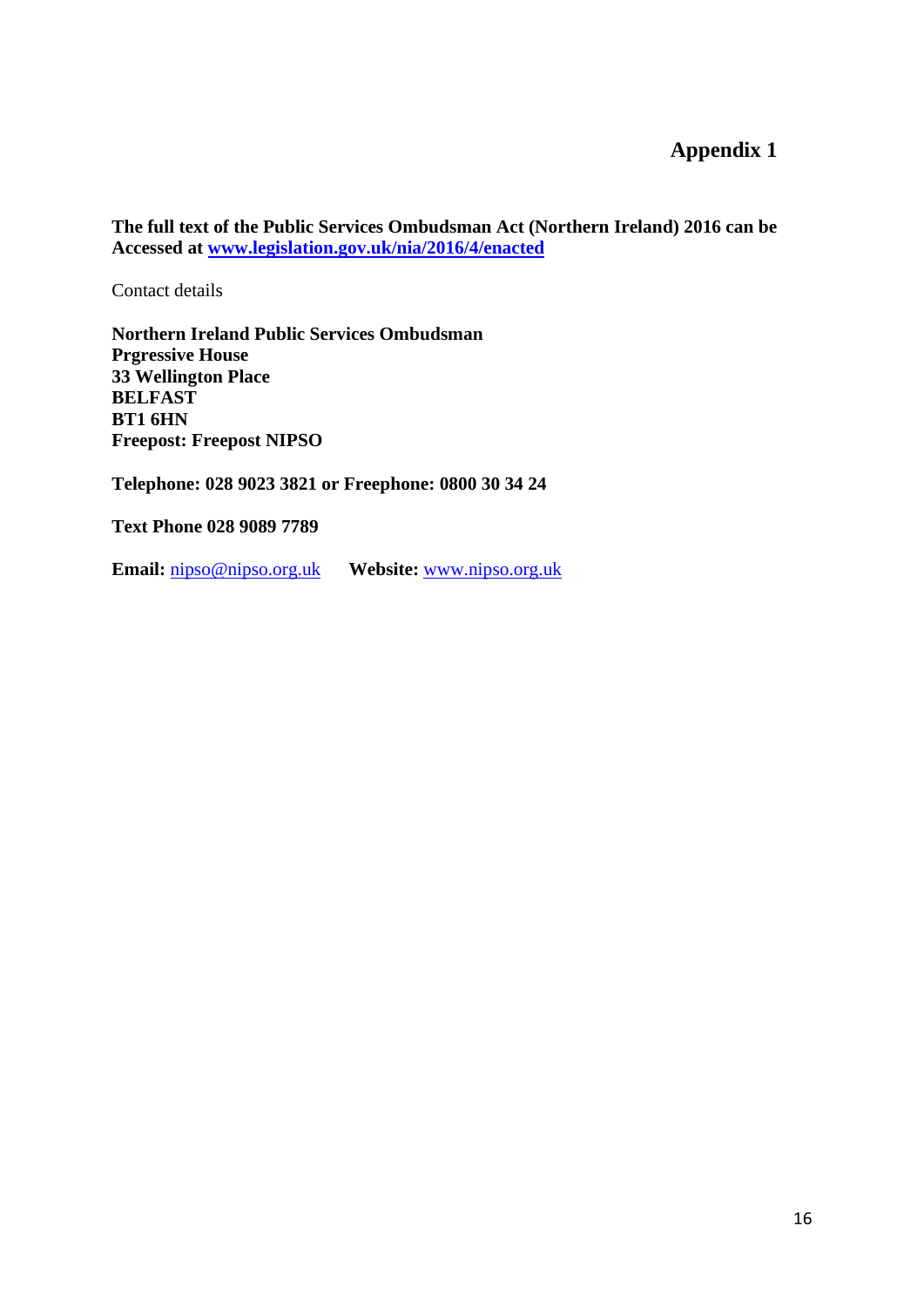# HANDLING COMPLAINTS IN CATHOLIC MAINTAINED **SCHOOLS**

SAMPLE LETTERS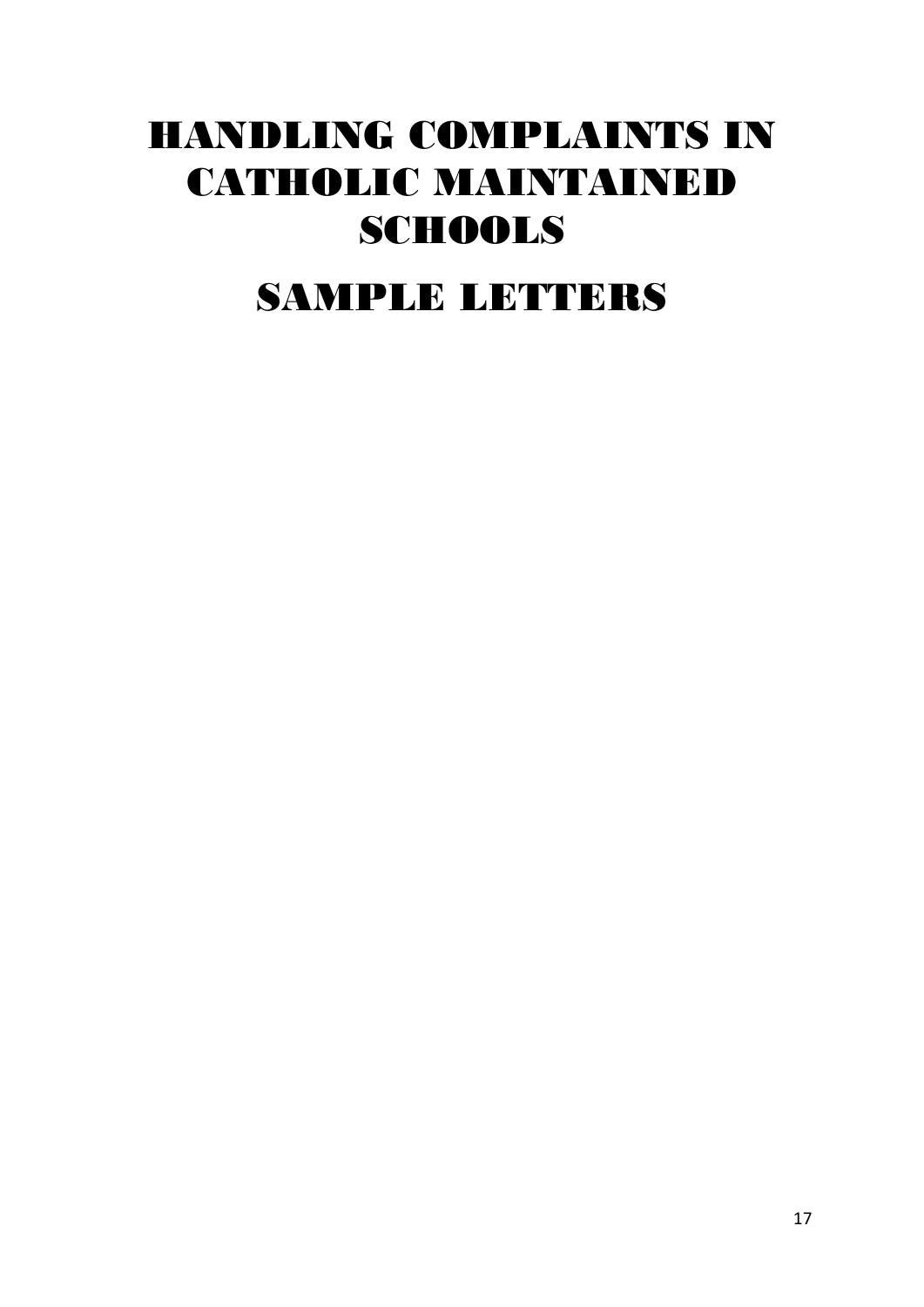# **Formal - Stage 3 Complaint made in Writing to Principal – Acknowledgement**

Dear

Thank you for your letter of **1 January 2004** in which you outlined your concerns regarding

\_\_\_\_\_\_\_\_\_\_\_\_\_\_\_\_\_\_\_\_\_\_\_\_\_\_\_\_\_\_\_\_\_\_\_\_\_\_\_\_\_\_\_\_\_\_\_\_\_\_\_\_\_\_\_\_\_\_\_\_\_\_\_\_\_\_\_\_\_\_\_\_\_\_\_\_\_\_\_\_\_\_

\_\_\_\_\_\_\_\_\_\_\_\_\_\_\_\_\_\_\_\_\_\_\_\_\_\_\_\_\_\_\_\_\_\_\_\_\_\_\_\_\_\_\_\_\_\_\_\_\_\_\_\_\_\_\_\_\_\_\_\_\_\_\_\_\_\_\_\_\_\_\_\_\_\_\_\_\_\_\_\_\_\_

# **Option A**

\_\_\_\_\_\_\_\_\_\_

\_\_\_\_\_.

I have investigated the various aspects of your complaint and would respond as follows

\_\_\_\_\_\_\_\_\_\_\_\_\_\_\_\_\_\_\_\_\_\_\_\_\_\_\_\_\_\_\_\_\_\_\_\_\_\_\_\_\_\_\_\_\_\_\_\_\_\_\_\_\_\_\_\_\_\_\_\_\_\_\_\_\_\_\_\_\_\_\_\_\_\_\_\_\_\_\_\_\_\_  $\overline{\phantom{a}}$ .

#### **or**

#### **Option B**

I hope that you will appreciate that I need some time in order to investigate your concerns to respond as fully as possible to the issues you have raised. I will write to you again within the next 10 working days.

#### **or**

#### **Option C**

It would be extremely helpful if you could contact the school in order to arrange a suitable time for a meeting to discuss your complaint. This will help me to investigate your concerns and to respond as fully as possible to the issues you have raised. I will write to you again within 10 working days of that meeting.

Yours sincerely

Principal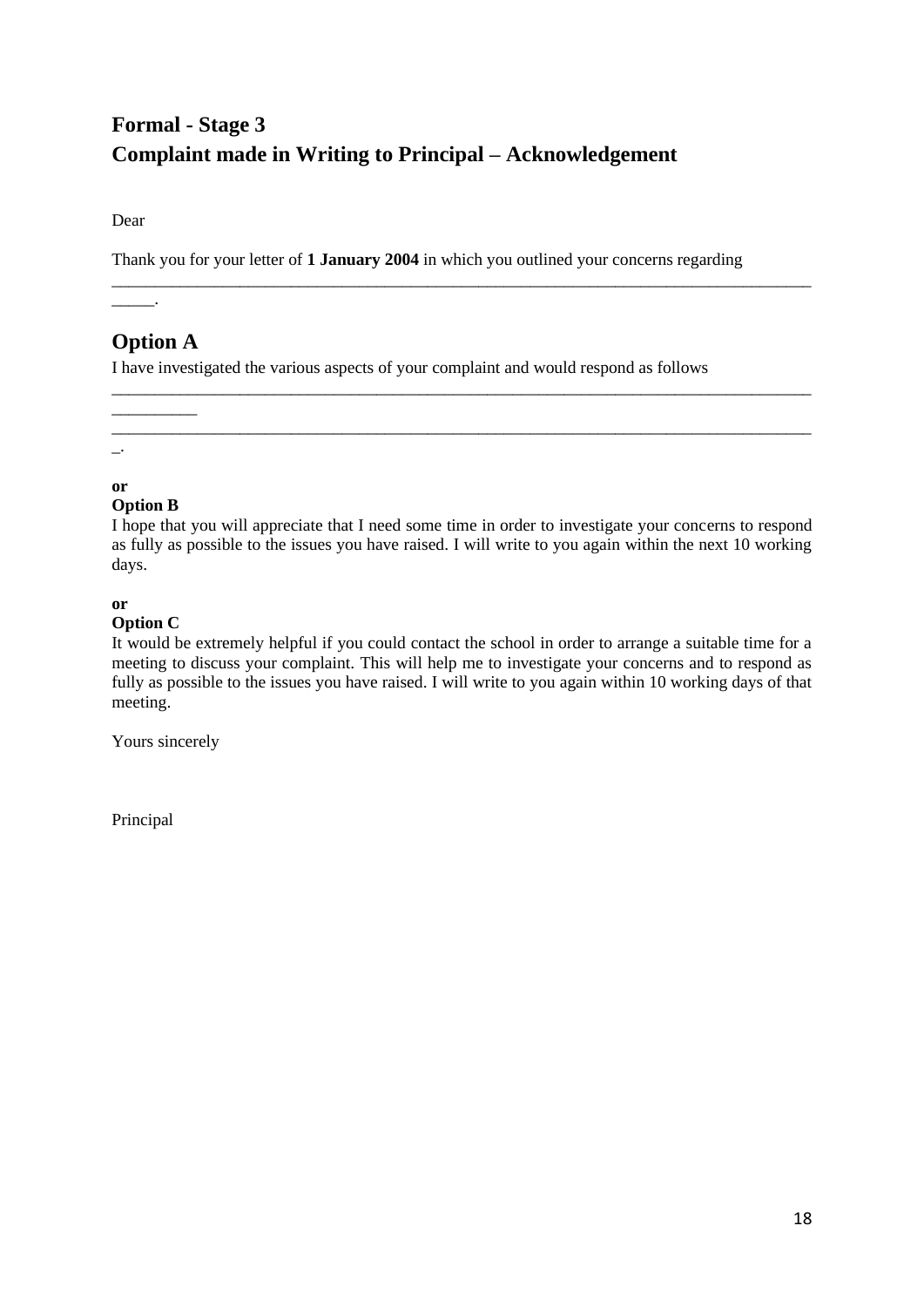# **Formal Stage 3 Complaint made in Writing to Principal – Response following meeting**

Dear

Thank you for attending our meeting on **15 January 2004** in which we discussed your concerns regarding \_\_\_\_\_\_\_\_\_\_\_\_\_\_\_\_\_\_\_\_\_\_\_\_\_\_\_\_\_\_\_\_\_\_\_\_\_\_\_\_\_\_\_\_\_\_\_\_\_\_\_\_\_\_\_\_\_\_\_\_\_\_\_\_\_\_\_\_\_\_\_\_\_\_\_\_\_\_\_\_\_\_

\_\_\_\_\_\_\_\_\_\_\_\_\_\_\_\_\_\_\_\_\_\_\_\_\_\_\_\_\_\_\_\_\_\_\_\_\_\_\_\_\_\_\_\_\_\_\_\_\_\_\_\_\_\_\_\_\_\_\_\_\_\_\_\_\_\_\_\_\_\_\_\_\_\_\_\_\_\_\_\_\_\_

 $\overline{\phantom{a}}$ .

\_\_\_\_\_\_\_\_\_\_\_.

 $\overline{\phantom{a}}$ 

Following that meeting and my own investigations into the various aspects of your complaint, I would respond as follows: \_\_\_\_\_\_\_\_\_\_\_\_\_\_\_\_\_\_\_\_\_\_\_\_\_\_\_\_\_\_\_\_\_\_\_\_\_\_\_\_\_\_\_\_\_\_\_\_\_\_\_\_\_\_\_\_\_\_\_\_\_\_\_\_\_\_\_\_\_\_\_\_\_\_\_\_\_\_\_\_\_\_

\_\_\_\_\_\_\_\_\_\_\_\_\_\_\_\_\_\_\_\_\_\_\_\_\_\_\_\_\_\_\_\_\_\_\_\_\_\_\_\_\_\_\_\_\_\_\_\_\_\_\_\_\_\_\_\_\_\_\_\_\_\_\_\_\_\_\_\_\_\_\_\_\_\_\_\_\_\_\_\_\_\_

Finally, I would like to take this opportunity to thank you for bringing your concerns to my attention and to assure you that the school always welcomes your contribution.

Yours sincerely

Principal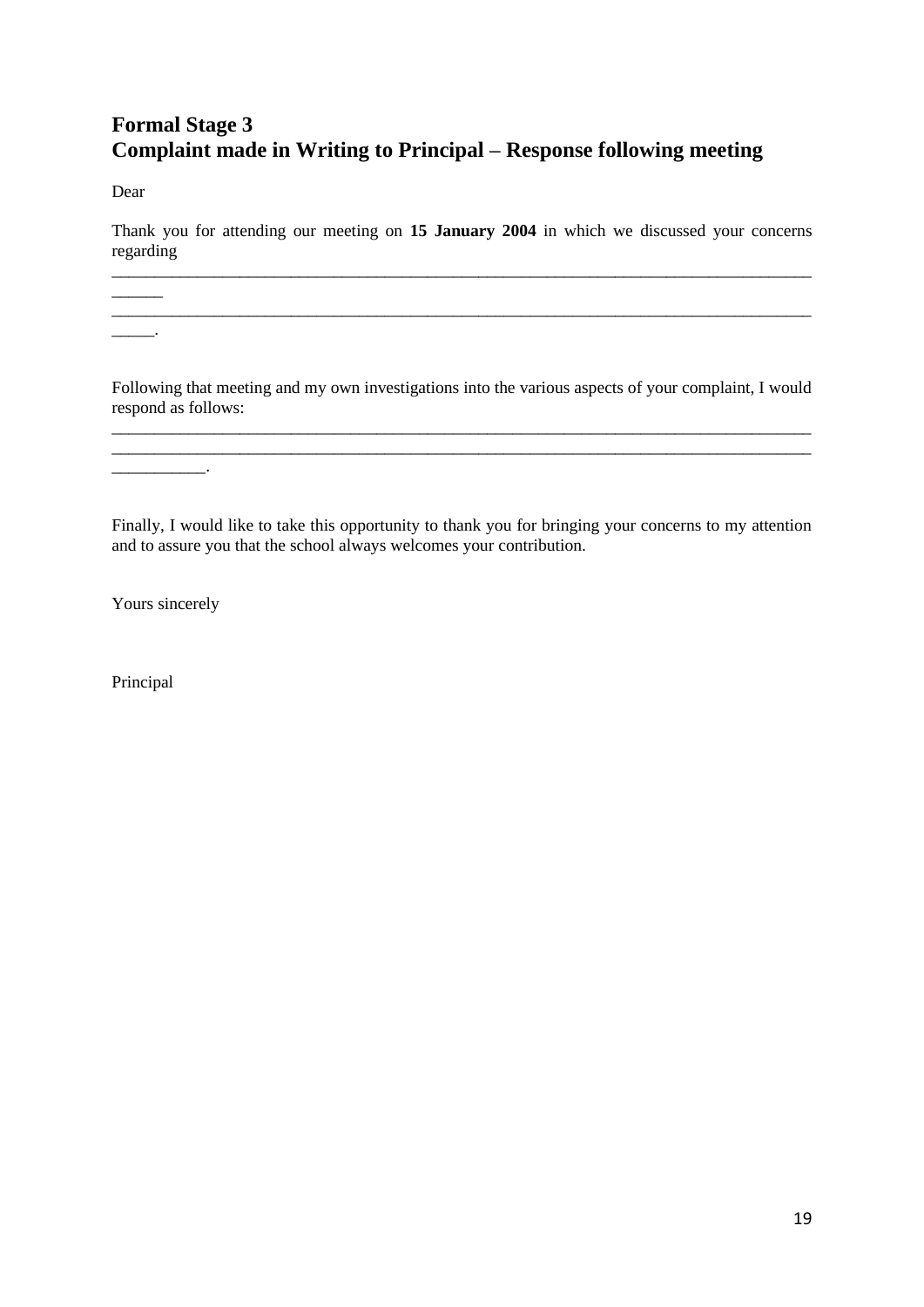### **Formal - Stage 4 Complaint made in Writing to Chairperson of Governors – Acknowledgement**

Dear

Thank you for your letter of **1 January 2004** in which you outlined your concerns regarding \_\_\_\_\_\_\_\_\_\_\_\_\_\_\_\_\_\_\_\_\_\_\_\_\_\_\_\_\_\_\_\_\_\_\_\_\_\_\_\_\_\_\_\_\_\_\_\_\_\_\_\_\_\_\_\_\_\_\_\_\_\_\_\_\_\_\_\_\_\_\_\_\_\_\_\_\_\_\_\_\_\_

\_\_\_\_\_.

I have referred your complaint to a Sub-Committee of the Board of Governors for investigation and response to the various aspects of your complaint.

#### **Option A**

I hope that you will appreciate that the Sub-Committee will need some time in order to investigate your concerns to respond as fully as possible to the issues you have raised. The Sub-Committee will write to you with their response within the next 25 working days.

#### **Or**

#### **Option B**

I hope that you will appreciate that the Sub-Committee will need some time in order to investigate your concerns. Indeed, it would be extremely helpful if you could attend a meeting of the Sub-Committee to discuss your complaint on **15 January 2004 at 6.30pm in Any School**. This will help the Sub-Committee to investigate your concerns and to respond as fully as possible to the issues you have raised. The Sub-Committee will write to you with their response within 10 working days of that meeting.

Yours sincerely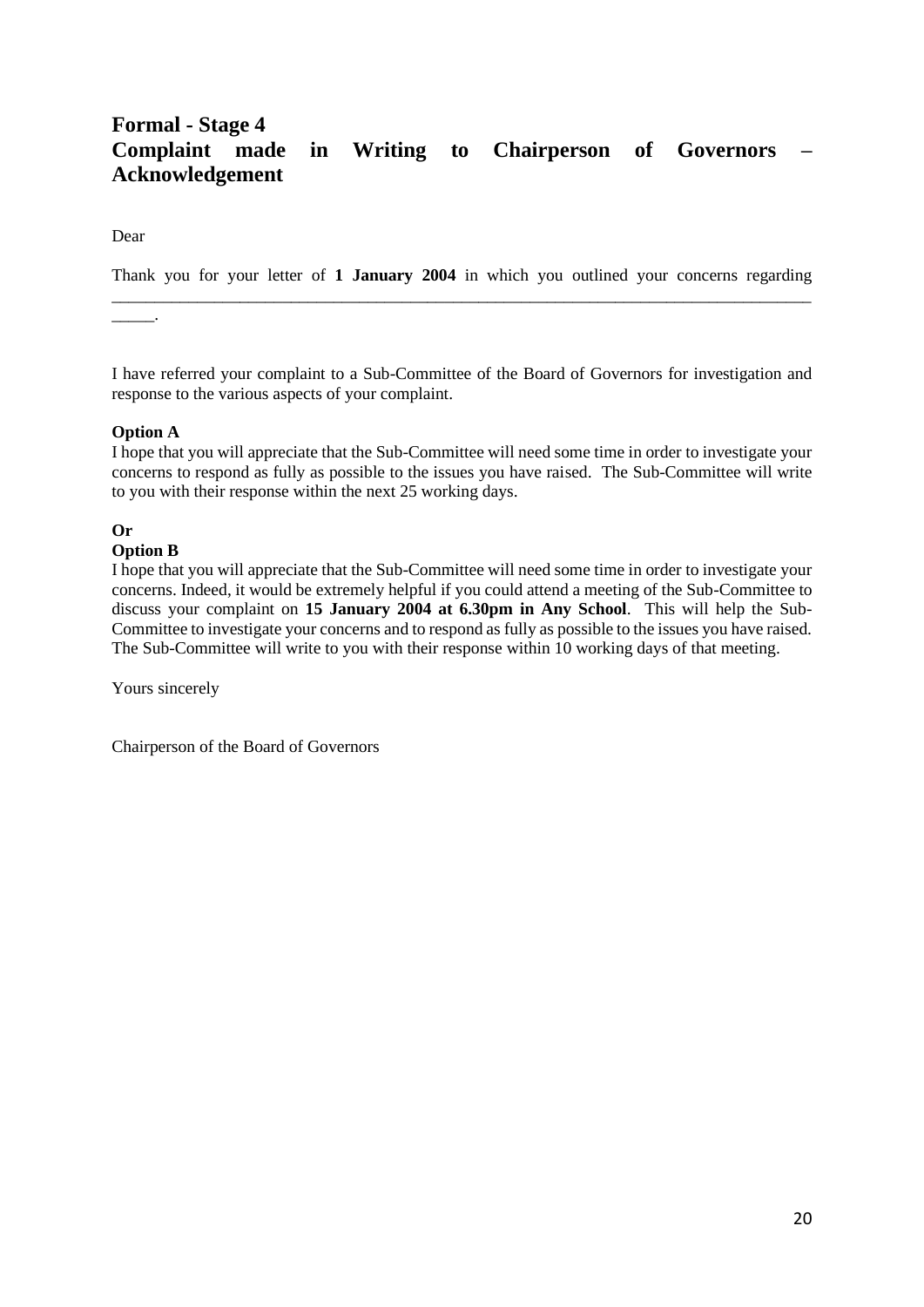# **Formal - Stage 4 Outcome of Sub-Committee Investigation / Meeting**

Dear

\_\_\_\_\_.

 $\overline{\phantom{a}}$ 

 $\frac{1}{2}$ 

#### **OPTION A – No Meeting Needed**

Thank you for your letter of **1 January 2004** in which you outlined your concerns regarding \_\_\_\_\_\_\_\_\_\_\_\_\_\_\_\_\_\_\_\_\_\_\_\_\_\_\_\_\_\_\_\_\_\_\_\_\_\_\_\_\_\_\_\_\_\_\_\_\_\_\_\_\_\_\_\_\_\_\_\_\_\_\_\_\_\_\_\_\_\_\_\_\_\_\_\_\_\_\_\_\_\_

\_\_\_\_\_\_\_\_\_\_\_\_\_\_\_\_\_\_\_\_\_\_\_\_\_\_\_\_\_\_\_\_\_\_\_\_\_\_\_\_\_\_\_\_\_\_\_\_\_\_\_\_\_\_\_\_\_\_\_\_\_\_\_\_\_\_\_\_\_\_\_\_\_\_\_\_\_\_\_\_\_\_ \_\_\_\_\_\_\_\_\_\_\_\_\_\_\_\_\_\_\_\_\_\_\_\_\_\_\_\_\_\_\_\_\_\_\_\_\_\_\_\_\_\_\_\_\_\_\_\_\_\_\_\_\_\_\_\_\_\_\_\_\_\_\_\_\_\_\_\_\_\_\_\_\_\_\_\_\_\_\_\_\_\_

I have investigated the various aspects of your complaint and would respond as follows

#### **OPTION B – Meeting with Sub-Committee**

Thank you for attending our meeting on **15 January 2004** in which we discussed your concerns regarding \_\_\_\_\_\_\_\_\_\_\_\_\_\_\_\_\_\_\_\_\_\_\_\_\_\_\_\_\_\_\_\_\_\_\_\_\_\_\_\_\_\_\_\_\_\_\_\_\_\_\_\_\_\_\_\_\_\_\_\_\_\_\_\_\_\_\_\_\_\_\_\_\_\_\_\_\_\_\_\_\_\_

 $\overline{\phantom{a}}$ . Following that meeting and the Sub-Committee's own investigations into the various aspects of your complaint, I would respond as follows

 $\mathcal{L}_\text{max}$ 

| <b>Both Options</b> |         |     |        |    |     |          |     |
|---------------------|---------|-----|--------|----|-----|----------|-----|
| Our                 | reasons | for | coming | to | our | decision | are |

\_\_\_\_\_. Finally, on behalf of the Governors' Sub-Committee, I would like to take this opportunity to thank you for bringing your concerns to our attention and to assure you that the school continues to welcome your contribution.

\_\_\_\_\_\_\_\_\_\_\_\_\_\_\_\_\_\_\_\_\_\_\_\_\_\_\_\_\_\_\_\_\_\_\_\_\_\_\_\_\_\_\_\_\_\_\_\_\_\_\_\_\_\_\_\_\_\_\_\_\_\_\_\_\_\_\_\_\_\_\_\_\_\_\_\_\_\_\_\_\_\_

Yours sincerely

Chairperson of the Governor Sub-Committee for Complaints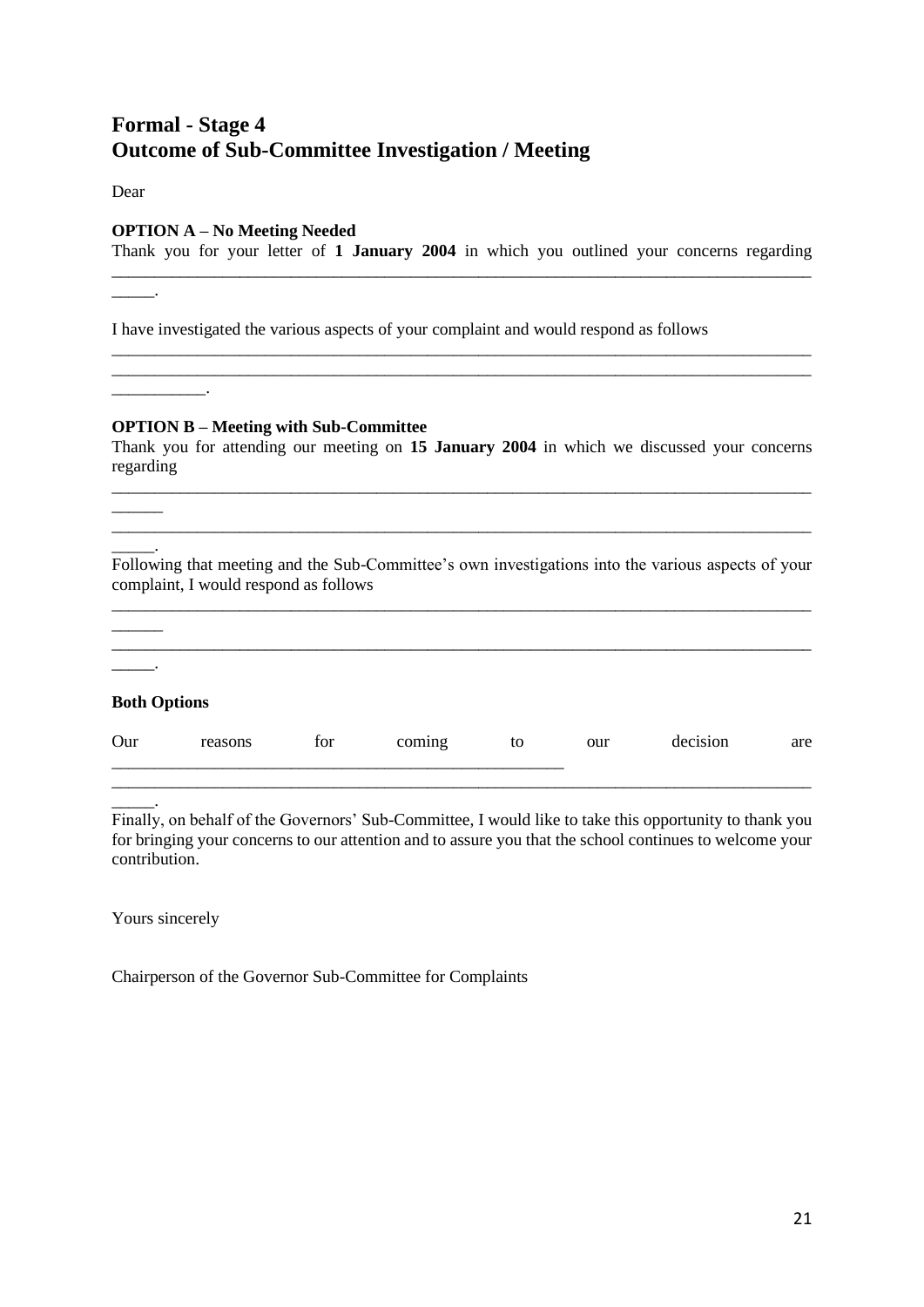#### **Appeal Request to Appeal - Acknowledgement**

Dear

 $\overline{\phantom{a}}$ 

 $\overline{\phantom{a}}$  .

Thank you for your letter of **1 January 2004** in which you set out the grounds for appealing the previous outcomes to your complaint regarding \_\_\_\_\_\_\_\_\_\_\_\_\_\_\_\_\_\_\_\_\_\_\_\_\_\_\_\_\_\_\_\_\_\_\_\_\_\_\_\_\_\_\_\_\_\_\_\_\_\_\_\_\_\_\_\_\_\_\_\_\_\_\_\_\_\_\_\_\_\_\_\_\_\_\_\_\_\_\_\_\_\_

\_\_\_\_\_\_\_\_\_\_\_\_\_\_\_\_\_\_\_\_\_\_\_\_\_\_\_\_\_\_\_\_\_\_\_\_\_\_\_\_\_\_\_\_\_\_\_\_\_\_\_\_\_\_\_\_\_\_\_\_\_\_\_\_\_\_\_\_\_\_\_\_\_\_\_\_\_\_\_\_\_\_

I have referred your complaint to the Board of Governors for them to investigate and respond to the various aspects of your complaint. To this end I have arranged for your case to be considered at the next meeting of the Board of Governors, which takes place on **15 January 2004 at 6.30pm in Any School.** You should attend this meeting so that you can have an opportunity to put forward your case in detail.

This will help the Board of Governors to consider all aspects of your concerns and then to respond as fully as possible to the issues you have raised. You will receive a full written response within 10 working days of that meeting.

Yours sincerely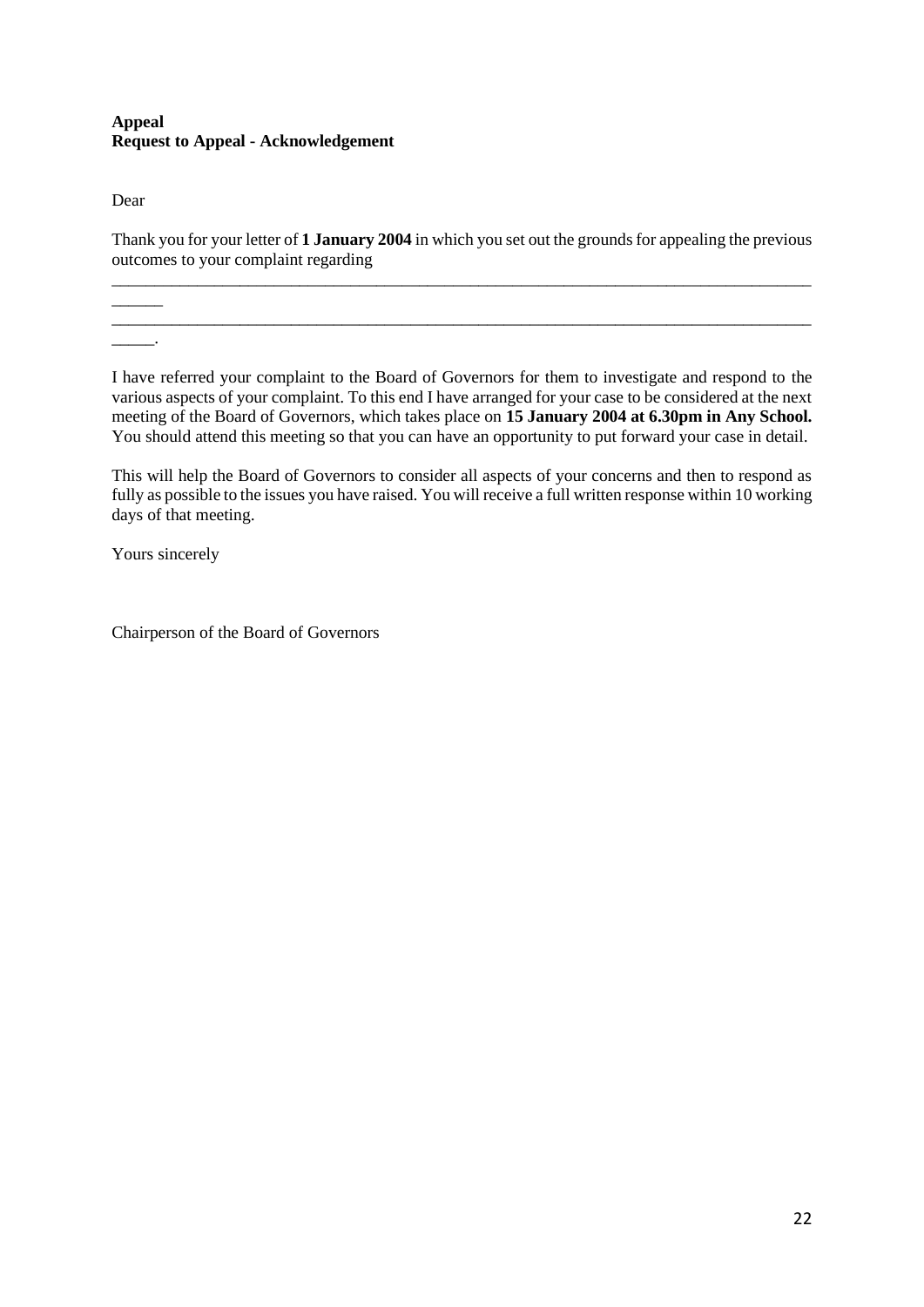#### **Appeal Outcome of Full Board of Governor Meeting**

Dear

| Thank you for attending the Board of Governor meeting on 15 January 2004 in which you outlined<br>your |         | concerns |                                                                                                       | in |    | respect |     |          | of |         |
|--------------------------------------------------------------------------------------------------------|---------|----------|-------------------------------------------------------------------------------------------------------|----|----|---------|-----|----------|----|---------|
| respond                                                                                                |         |          | Following that meeting and our own investigations into the various aspects of your complaint, I would | as |    |         |     |          |    | follows |
| Our                                                                                                    | reasons | for      | coming                                                                                                |    | to |         | our | decision |    | are     |
|                                                                                                        |         |          | In relation to the general handling of your complaint I would comment as follows                      |    |    |         |     |          |    |         |

Finally, I would like to take this opportunity to thank you for bringing your concerns to our attention and to assure you that the Board of Governors and school staff continue to welcome your contribution to school life.

Yours sincerely

\_\_\_\_\_.